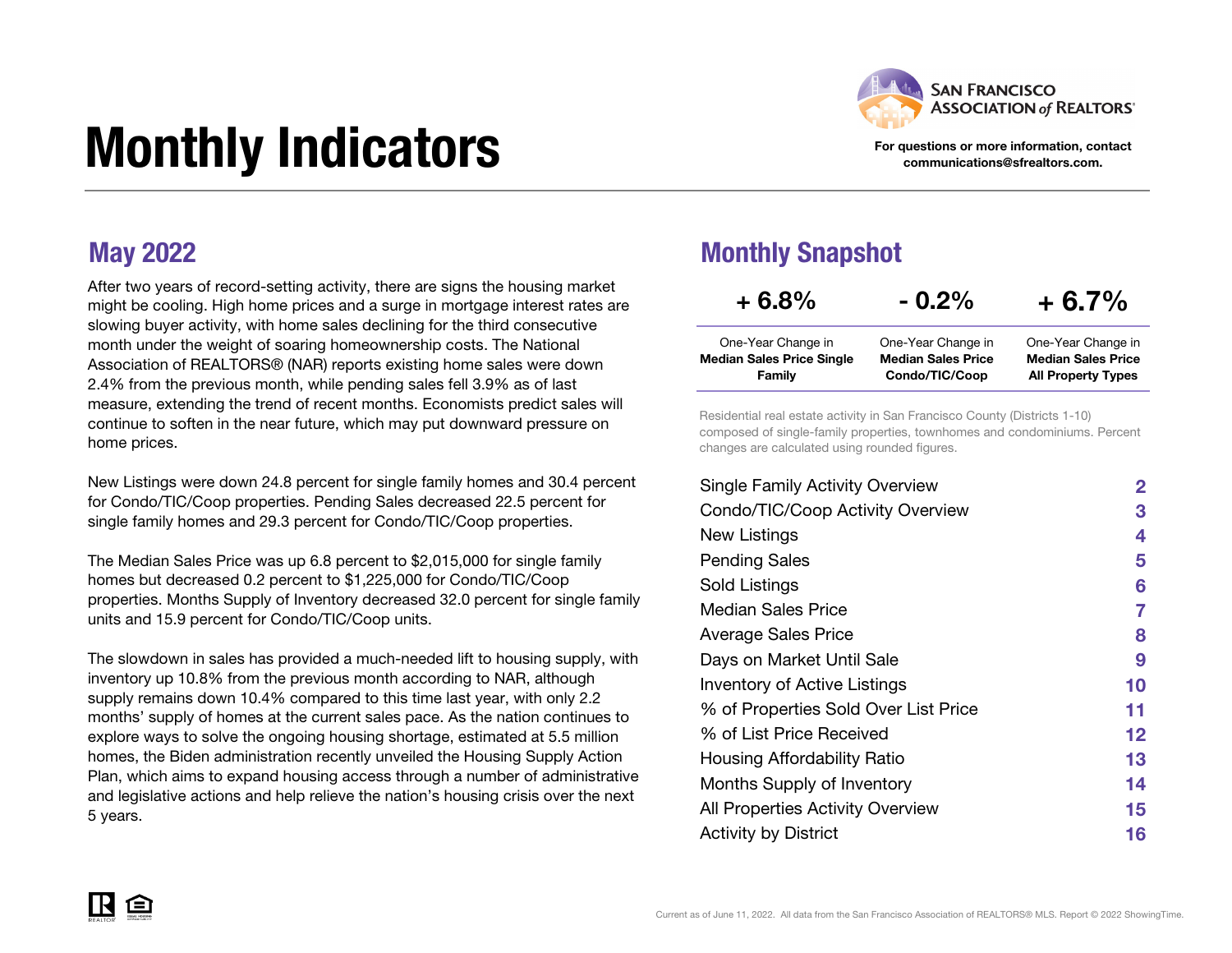# Single Family Activity Overview

Key metrics by report month and for year-to-date (YTD) starting from the first of the year.



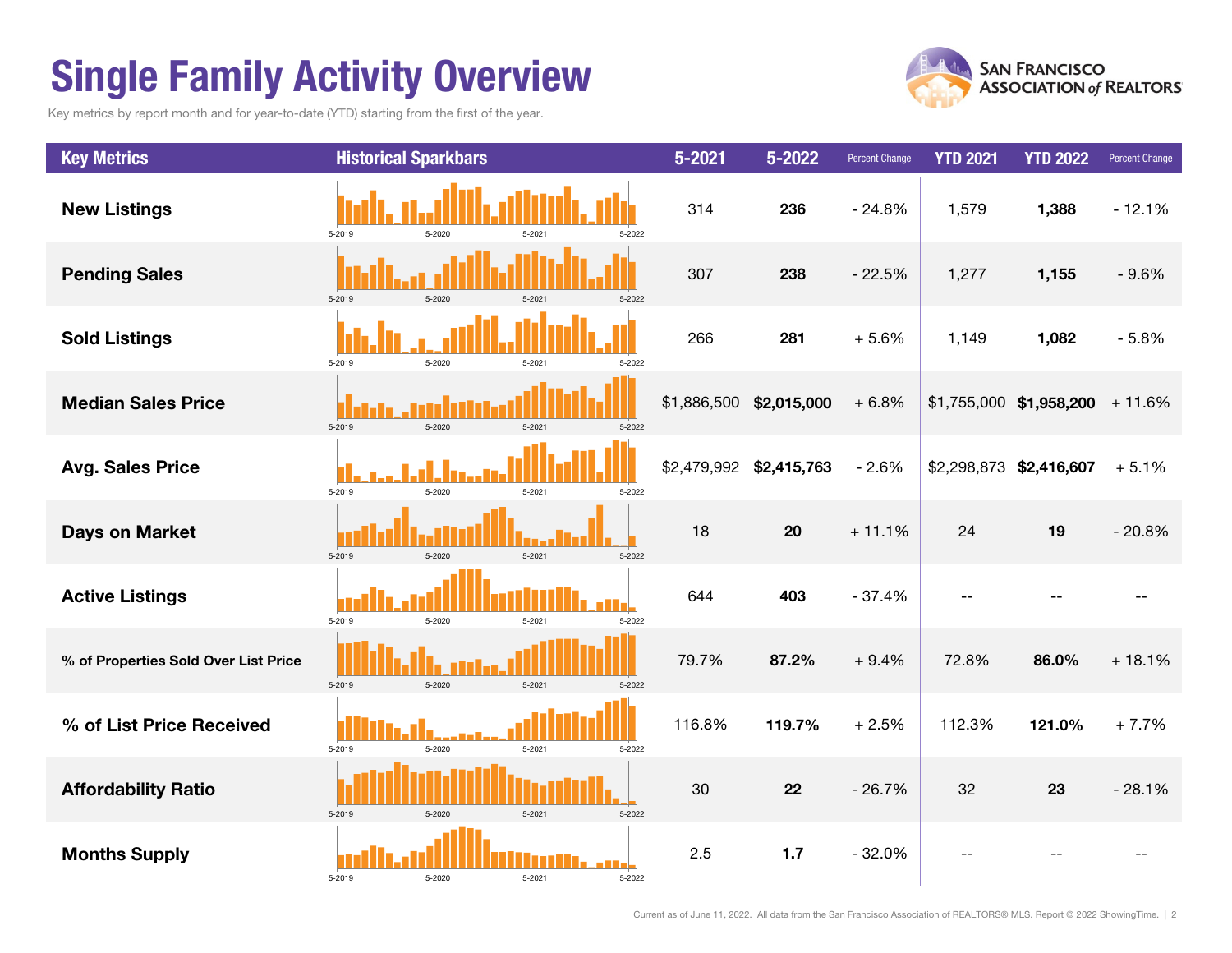# Condo/TIC/Coop Activity Overview

Key metrics by report month and for year-to-date (YTD) starting from the first of the year.



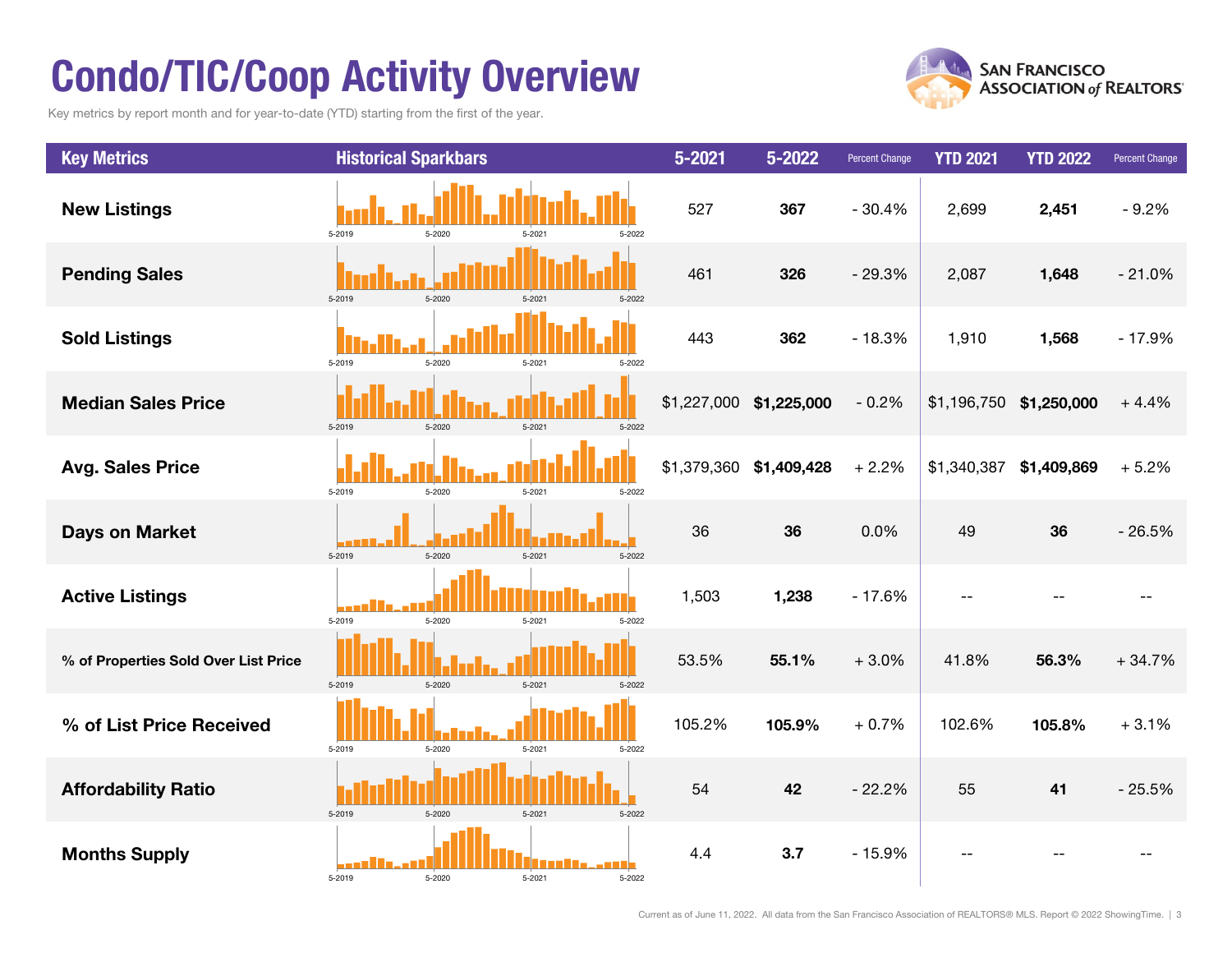### New Listings

A count of the properties that have been newly listed on the market in a given month.





| <b>New Listings</b> | Single<br>Family | Year-Over-Year<br>Change | Condo/TIC/<br>Coop | Year-Over-Year<br>Change |
|---------------------|------------------|--------------------------|--------------------|--------------------------|
| Jun-2021            | 324              | $-9.7\%$                 | 495                | $-14.5%$                 |
| Jul-2021            | 304              | $-25.5%$                 | 429                | $-38.6%$                 |
| Aug-2021            | 302              | $-14.7%$                 | 438                | $-32.8%$                 |
| Sep-2021            | 377              | +6.2%                    | 587                | $-11.9%$                 |
| Oct-2021            | 273.             | $-26.6\%$                | 462                | $-11.5%$                 |
| Nov-2021            | 164              | $-32.0%$                 | 279                | $+9.4%$                  |
| Dec-2021            | 108              | $-26.5%$                 | 219                | $-11.7%$                 |
| Jan-2022.           | 268              | +3.9%                    | 514                | $-3.9\%$                 |
| Feb-2022            | 291              | $-4.9\%$                 | 524                | $+4.4%$                  |
| Mar-2022            | 330              | $-4.9\%$                 | 574                | $-7.4\%$                 |
| Apr-2022            | 263              | $-25.7%$                 | 472                | $-8.3\%$                 |
| May-2022            | 236              | $-24.8%$                 | 367                | $-30.4%$                 |
| 12-Month Avg        | 270              | $-15.1%$                 | 447                | $-15.2%$                 |

#### Historical New Listings by Month

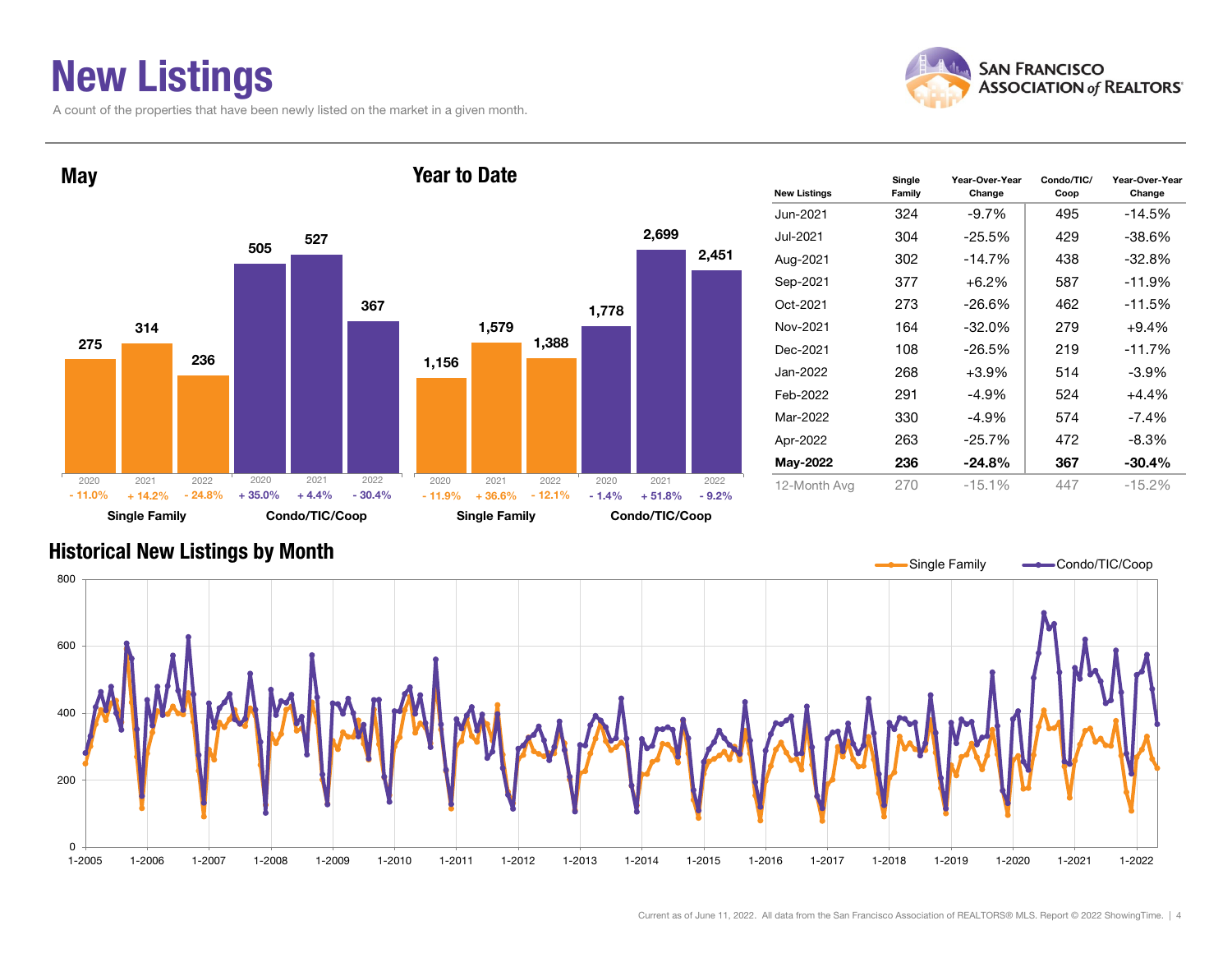### Pending Sales

A count of the properties on which offers have been accepted in a given month.





#### Historical Pending Sales by Month

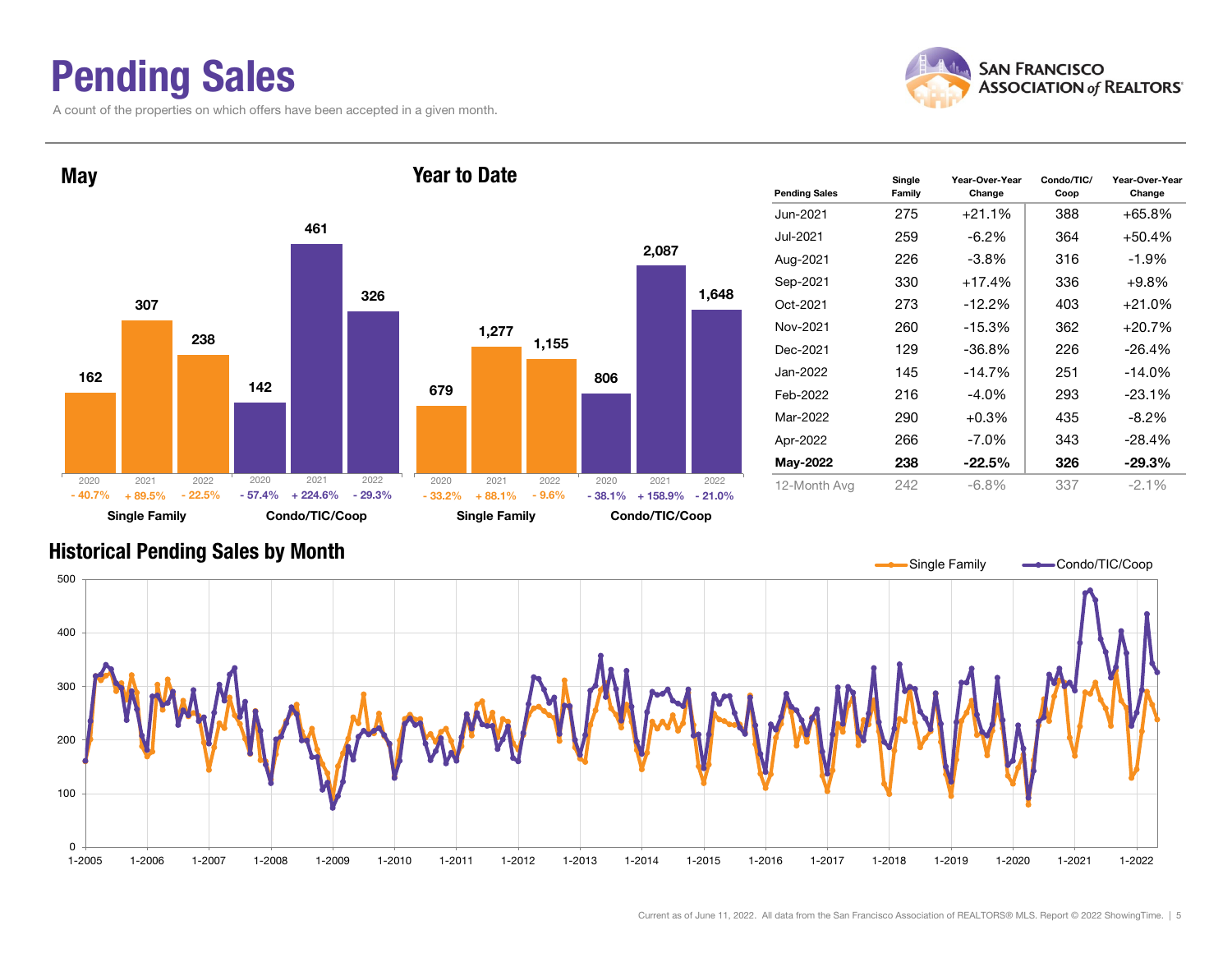# Sold Listings

A count of the actual sales that closed in a given month.





| <b>Sold Listings</b> | Single<br>Family | Year-Over-Year<br>Change | Condo/TIC/<br>Coop | Year-Over-Year<br>Change |
|----------------------|------------------|--------------------------|--------------------|--------------------------|
| Jun-2021             | 325              | $+79.6%$                 | 471                | $+166.1%$                |
| Jul-2021             | 255              | $+7.1%$                  | 369                | $+38.7%$                 |
| Aug-2021             | 256              | $+5.3%$                  | 348                | $+45.0%$                 |
| Sep-2021             | 245              | $-4.7\%$                 | 291                | $-9.9\%$                 |
| Oct-2021             | 310              | $+1.6%$                  | 362                | $+24.0%$                 |
| Nov-2021             | 293              | $+3.2%$                  | 423                | $+24.0%$                 |
| Dec-2021             | 216              | $-28.5%$                 | 325                | $-7.9\%$                 |
| Jan-2022             | 129              | $-19.9%$                 | 186                | $-31.1%$                 |
| Feb-2022             | 159              | $-2.5%$                  | 250                | $-10.1%$                 |
| Mar-2022             | 256              | $-5.2\%$                 | 394                | $-13.8%$                 |
| Apr-2022             | 257              | $-11.1%$                 | 376                | $-18.6%$                 |
| May-2022             | 281              | $+5.6\%$                 | 362                | $-18.3%$                 |
| 12-Month Ava         | 249              | $+0.8\%$                 | 346                | $+6.5%$                  |

#### Historical Sold Listings by Month

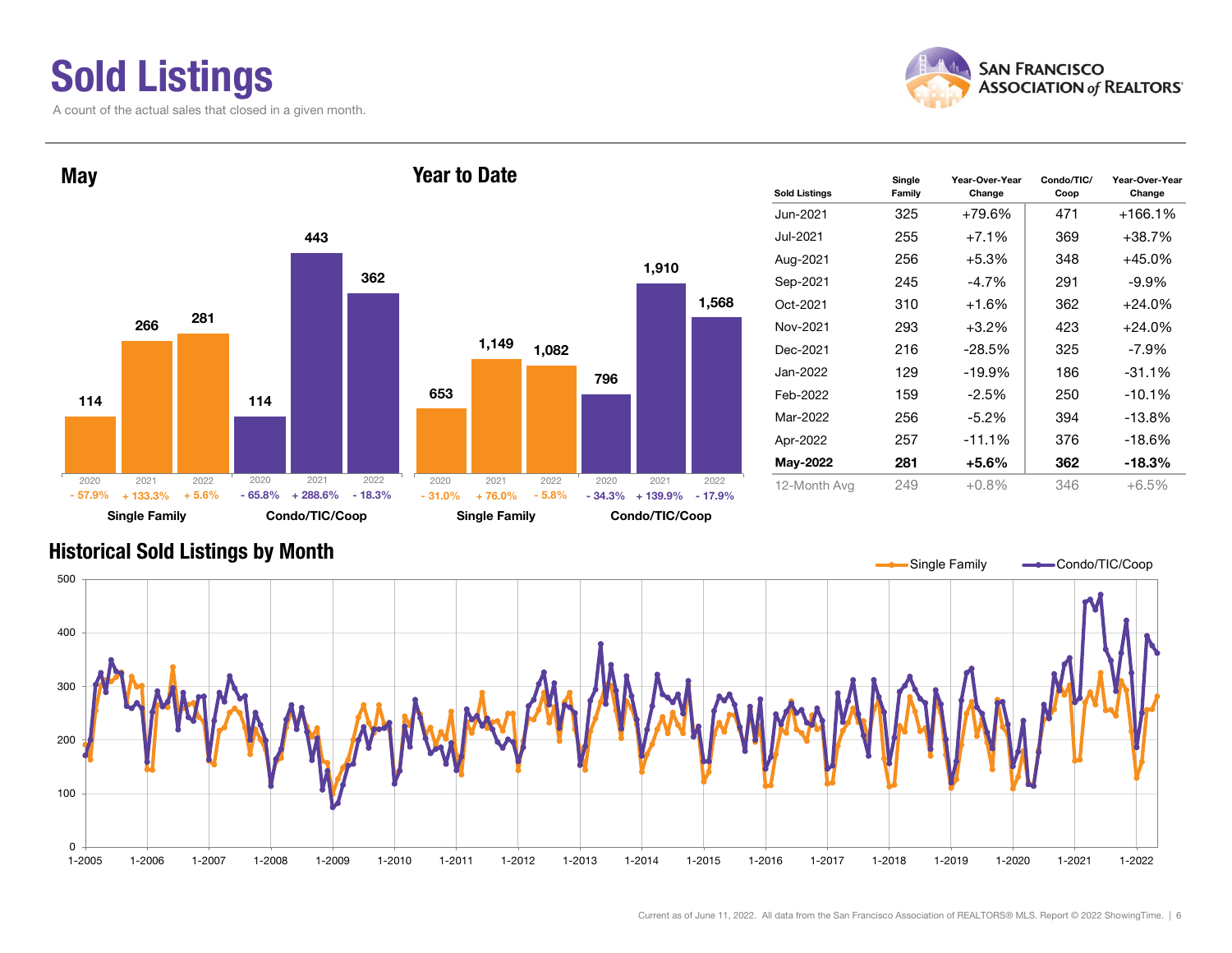### Median Sales Price

Point at which half of the sales sold for more and half sold for less, not accounting for seller concessions, in a given month.





| <b>Median Sales Price</b> | Single<br>Family | Year-Over-Year<br>Change | Condo/TIC/<br>Coop | Year-Over-Year<br>Change |
|---------------------------|------------------|--------------------------|--------------------|--------------------------|
| Jun-2021                  | \$1,950,000      | $+12.7%$                 | \$1,250,000        | $+2.0%$                  |
| Jul-2021                  | \$1,850,000      | $+15.3%$                 | \$1,210,000        | $-4.0\%$                 |
| Aug-2021                  | \$1,847,500      | $+13.7%$                 | \$1,150,000        | $-5.0\%$                 |
| Sep-2021                  | \$1,750,000      | $+6.1%$                  | \$1,200,000        | $+2.1%$                  |
| Oct-2021                  | \$1,805,000      | +12.5%                   | \$1,242,500        | $+7.8\%$                 |
| Nov-2021                  | \$1,880,000      | $+14.8%$                 | \$1,260,000        | $+7.5%$                  |
| Dec-2021                  | \$1,690,000      | $+9.0\%$                 | \$1,300,000        | $+18.2%$                 |
| Jan-2022                  | \$1,630,000      | $+3.5%$                  | \$1,070,000        | $-0.2\%$                 |
| Feb-2022                  | \$1,930,000      | $+17.0%$                 | \$1,227,500        | $+2.6%$                  |
| Mar-2022                  | \$2,030,000      | $+17.7%$                 | \$1,206,750        | $-1.2\%$                 |
| Apr-2022                  | \$2,050,000      | $+13.9%$                 | \$1,362,500        | $+13.5%$                 |
| May-2022                  | \$2,015,000      | $+6.8%$                  | \$1,225,000        | $-0.2\%$                 |
| 12-Month Avg*             | \$1,875,000      | $+11.9%$                 | \$1,240,000        | $+4.2\%$                 |

\* Median Sales Price for all properties from June 2021 through May 2022. This is not the average of the individual figures above.



#### Historical Median Sales Price by Month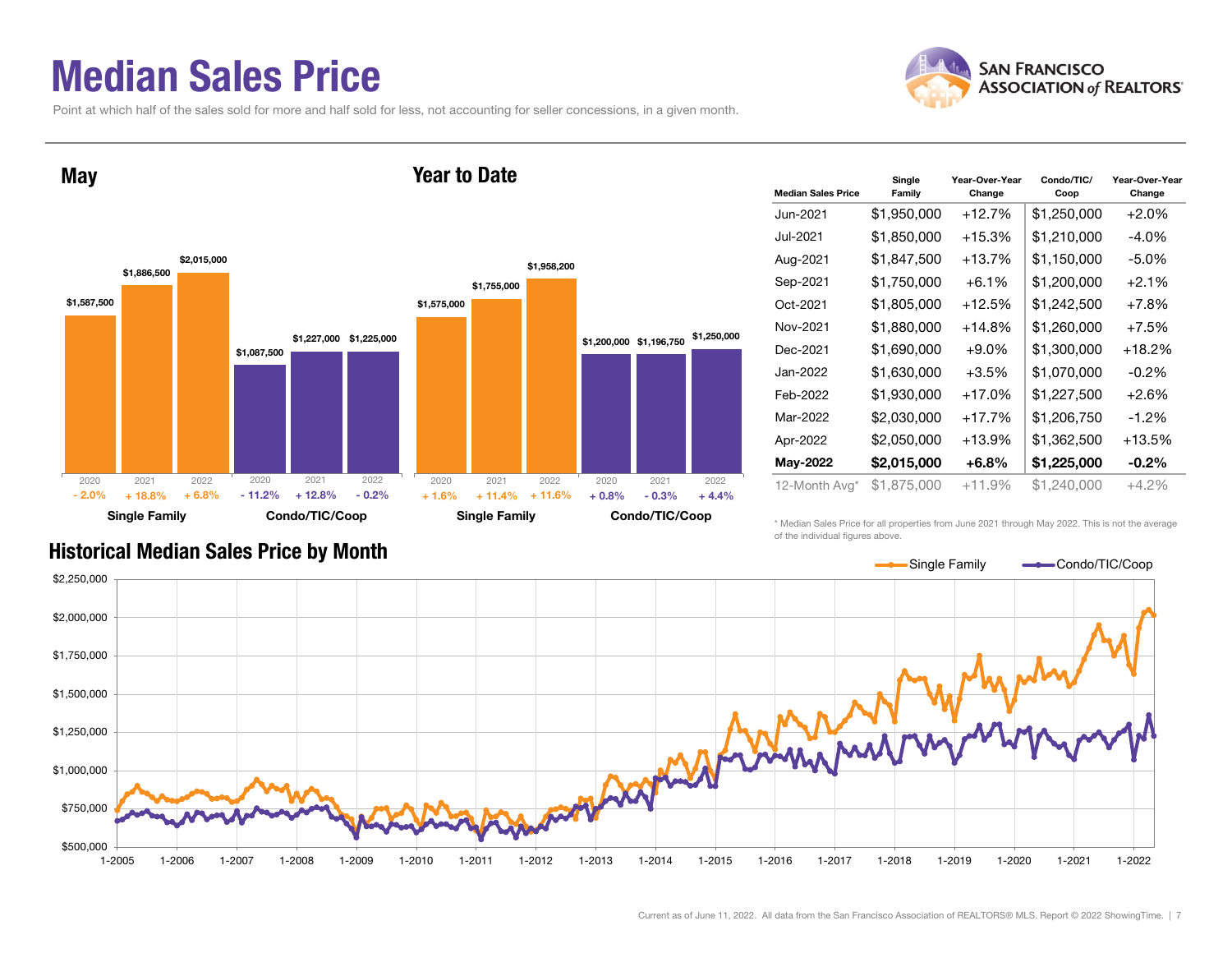### Average Sales Price

Average sales price for all closed sales, not accounting for seller concessions, in a given month.





| <b>Average Sales</b><br>Price | Single<br>Family | Year-Over-Year<br>Change | Condo/TIC/<br>Coop | Year-Over-Year<br>Change |
|-------------------------------|------------------|--------------------------|--------------------|--------------------------|
| Jun-2021                      | \$2,504,876      | $+13.8%$                 | \$1,388,929        | $-1.9%$                  |
| Jul-2021                      | \$2,292,230      | $+13.8\%$                | \$1,357,053        | $-2.9\%$                 |
| Aug-2021                      | \$2,128,296      | $+7.1\%$                 | \$1,425,053        | $+7.4%$                  |
| Sep-2021                      | \$2,165,489      | $+14.2%$                 | \$1,330,272        | $+1.9%$                  |
| Oct-2021                      | \$2,359,157      | $+23.7%$                 | \$1,456,361        | $+16.3%$                 |
| Nov-2021                      | \$2,352,770      | $+15.6%$                 | \$1,539,719        | $+21.1%$                 |
| Dec-2021                      | \$2,365,749      | $+17.5%$                 | \$1,488,734        | $+16.1%$                 |
| Jan-2022                      | \$1,977,367      | $+1.6%$                  | \$1,311,263        | $+8.3%$                  |
| Feb-2022                      | \$2,417,245      | $+7.1%$                  | \$1,398,389        | $+4.0\%$                 |
| Mar-2022                      | \$2,538,817      | $+14.6%$                 | \$1,411,860        | $+3.1\%$                 |
| Apr-2022                      | \$2,515,877      | $+3.5%$                  | \$1,464,618        | $+8.7%$                  |
| May-2022                      | \$2,415,763      | $-2.6\%$                 | \$1,409,428        | $+2.2\%$                 |
| 12-Month Avg*                 | \$2,354,280      | $+11.3%$                 | \$1,421,938        | $+7.2\%$                 |

#### Historical Average Sales Price by Month

\* Avg. Sales Price for all properties from June 2021 through May 2022. This is not the average of the individual figures above.

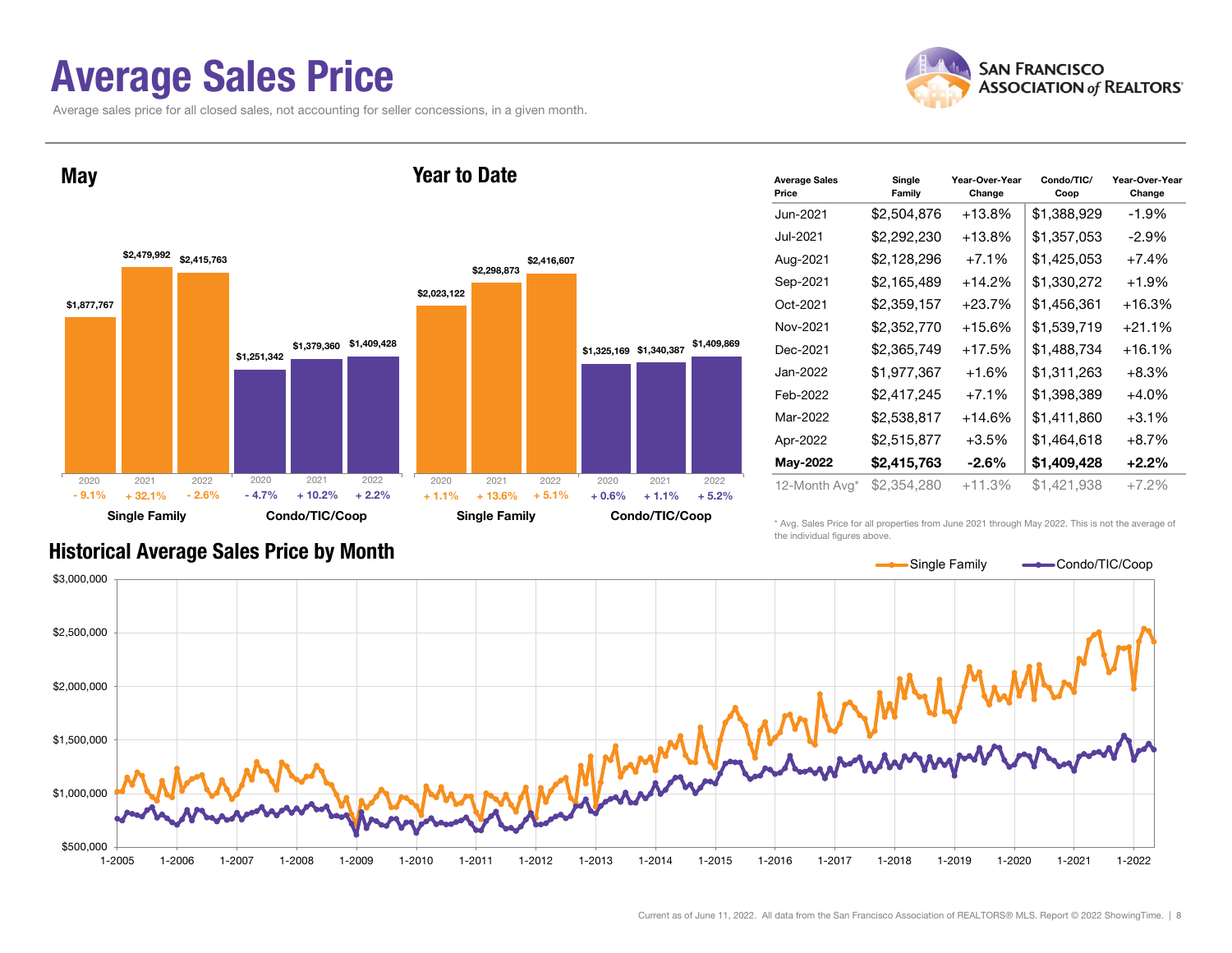### Days on Market Until Sale

Average number of days between when a property is listed and when an offer is accepted in a given month.





| Days on Market<br><b>Until Sale</b> | Single<br>Family | Year-Over-Year<br>Change | Condo/TIC/<br>Coop | Year-Over-Year<br>Change |
|-------------------------------------|------------------|--------------------------|--------------------|--------------------------|
| Jun-2021                            | 17               | -34.6%                   | 35                 | $+2.9\%$                 |
| Jul-2021                            | 18               | $-28.0\%$                | 40                 | $+5.3%$                  |
| Aug-2021                            | 24               | $0.0\%$                  | 40                 | $0.0\%$                  |
| Sep-2021                            | 22               | $-12.0%$                 | 37                 | $-17.8%$                 |
| Oct-2021                            | 19               | -29.6%                   | 34                 | $-17.1%$                 |
| Nov-2021                            | 20               | $-39.4%$                 | 40                 | $-20.0\%$                |
| Dec-2021                            | 30               | $-14.3%$                 | 45                 | $-27.4%$                 |
| Jan-2022                            | 37               | $+2.8%$                  | 62                 | $-11.4%$                 |
| Feb-2022                            | 19               | -36.7%                   | 33                 | $-46.8%$                 |
| Mar-2022                            | 15               | -34.8%                   | 32                 | -28.9%                   |
| Apr-2022                            | 15               | $-21.1%$                 | 29                 | $-35.6%$                 |
| <b>May-2022</b>                     | 20               | $+11.1%$                 | 36                 | $0.0\%$                  |
| 12-Month Avg*                       | 20               | $-22.6%$                 | 38                 | $-20.3%$                 |

Historical Days on Market Until Sale by Month

\* Days on Market for all properties from June 2021 through May 2022. This is not the average of the individual figures above.

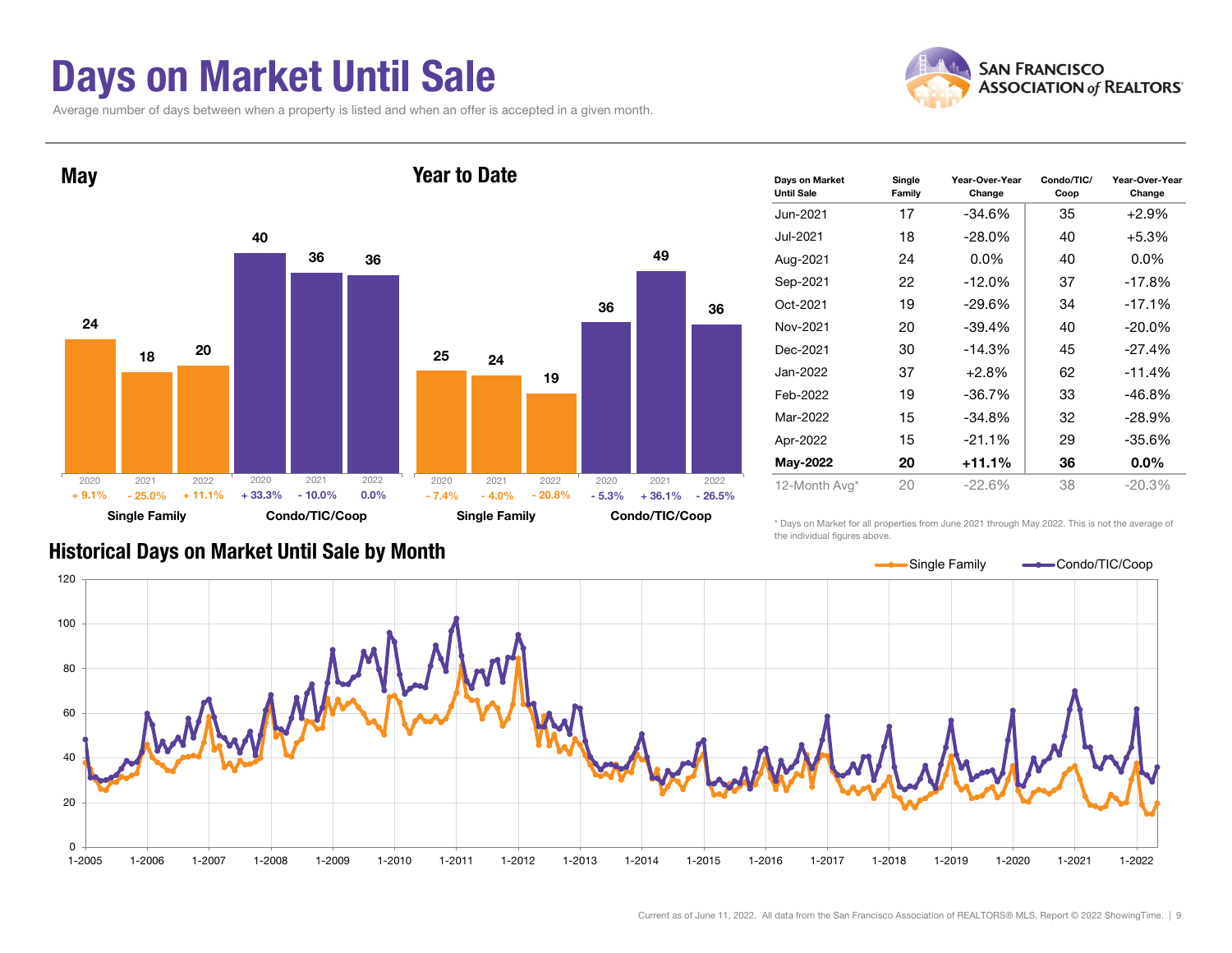### Inventory of Active Listings

The number of properties available for sale in active status at the end of a given month.





#### Historical Inventory of Active Listings by Month

\* Active Listings for all properties from June 2021 through May 2022. This is not the average of the individual figures above.

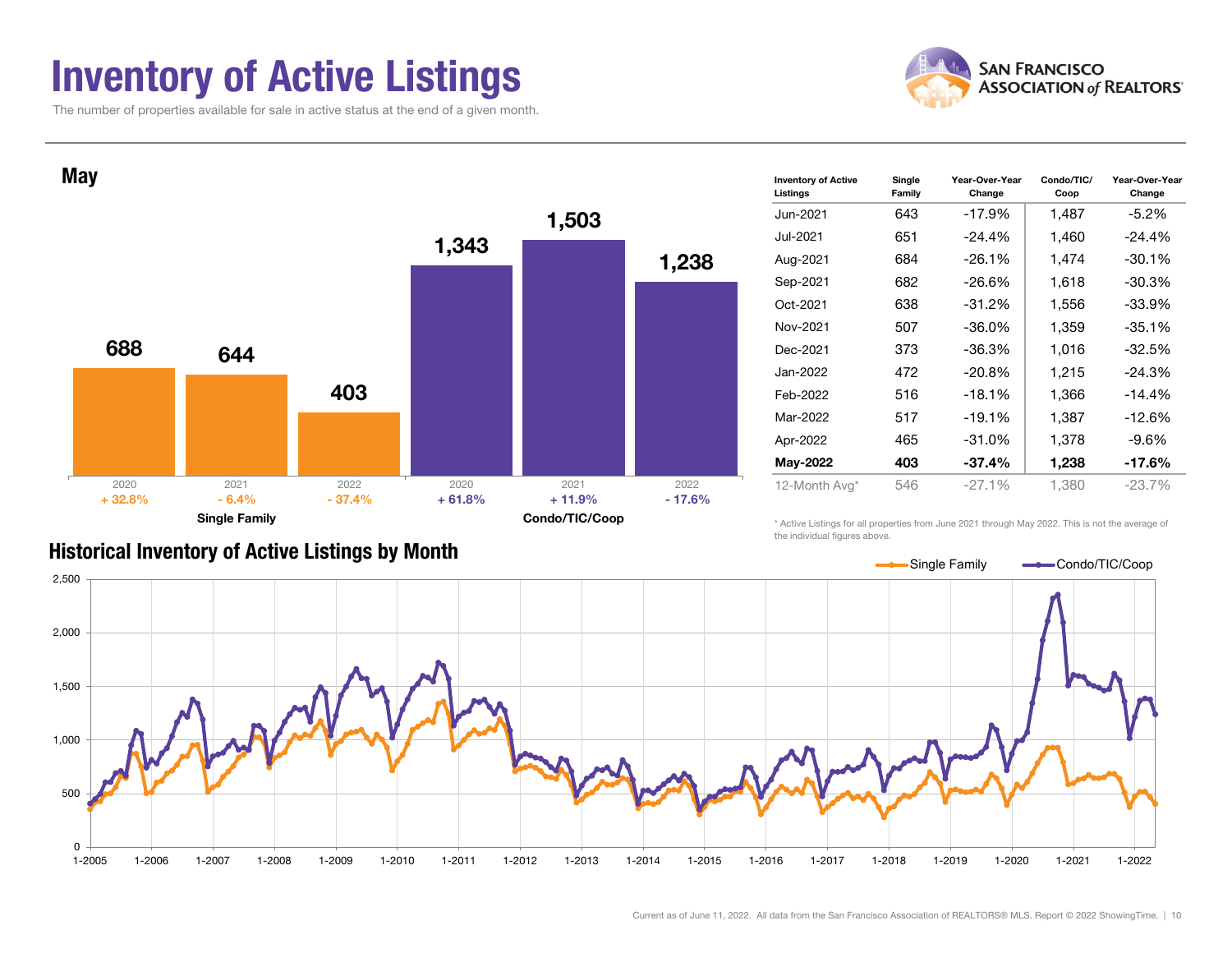### % of Properties Sold Over List Price

**SAN FRANCISCO ASSOCIATION of REALTORS'** 

Percentage found when dividing the number of properties sold by properties sold over its original list price, not accounting for seller concessions.



| % of Properties<br>Sold Over List Price | Single<br>Family | Year-Over-Year<br>Change | Condo/TIC/<br>Coop | Year-Over-Year<br>Change |
|-----------------------------------------|------------------|--------------------------|--------------------|--------------------------|
| Jun-2021                                | 82.5%            | $+49.5%$                 | 54.4%              | $+74.9%$                 |
| Jul-2021                                | 83.5%            | $+29.1%$                 | 55.6%              | $+25.2%$                 |
| Aug-2021                                | 84.4%            | $+28.3%$                 | 54.6%              | $+59.6%$                 |
| Sep-2021                                | 84.5%            | $+30.0%$                 | 54.6%              | $+58.7%$                 |
| Oct-2021                                | 84.5%            | $+25.2%$                 | 61.0%              | $+42.5%$                 |
| Nov-2021                                | 79.5%            | $+29.1%$                 | 55.6%              | $+69.5%$                 |
| Dec-2021                                | 78.7%            | $+25.1%$                 | 46.5%              | $+62.6%$                 |
| Jan-2022.                               | 76.0%            | $+31.5%$                 | 38.7%              | $+76.7%$                 |
| Feb-2022                                | 86.8%            | $+27.5%$                 | 58.4%              | $+65.4%$                 |
| Mar-2022                                | 86.3%            | $+16.5%$                 | 58.1%              | $+35.4%$                 |
| Apr-2022                                | 88.7%            | $+16.6%$                 | 63.0%              | $+40.0\%$                |
| May-2022                                | 87.2%            | $+9.4%$                  | 55.1%              | $+3.0\%$                 |
| 12-Month Avg                            | 83.8%            | $+24.7%$                 | 55.3%              | $+43.8%$                 |

\* % of Properties Sold Over List Price for all properties from June 2021 through May 2022. This is not the average of the individual figures above.

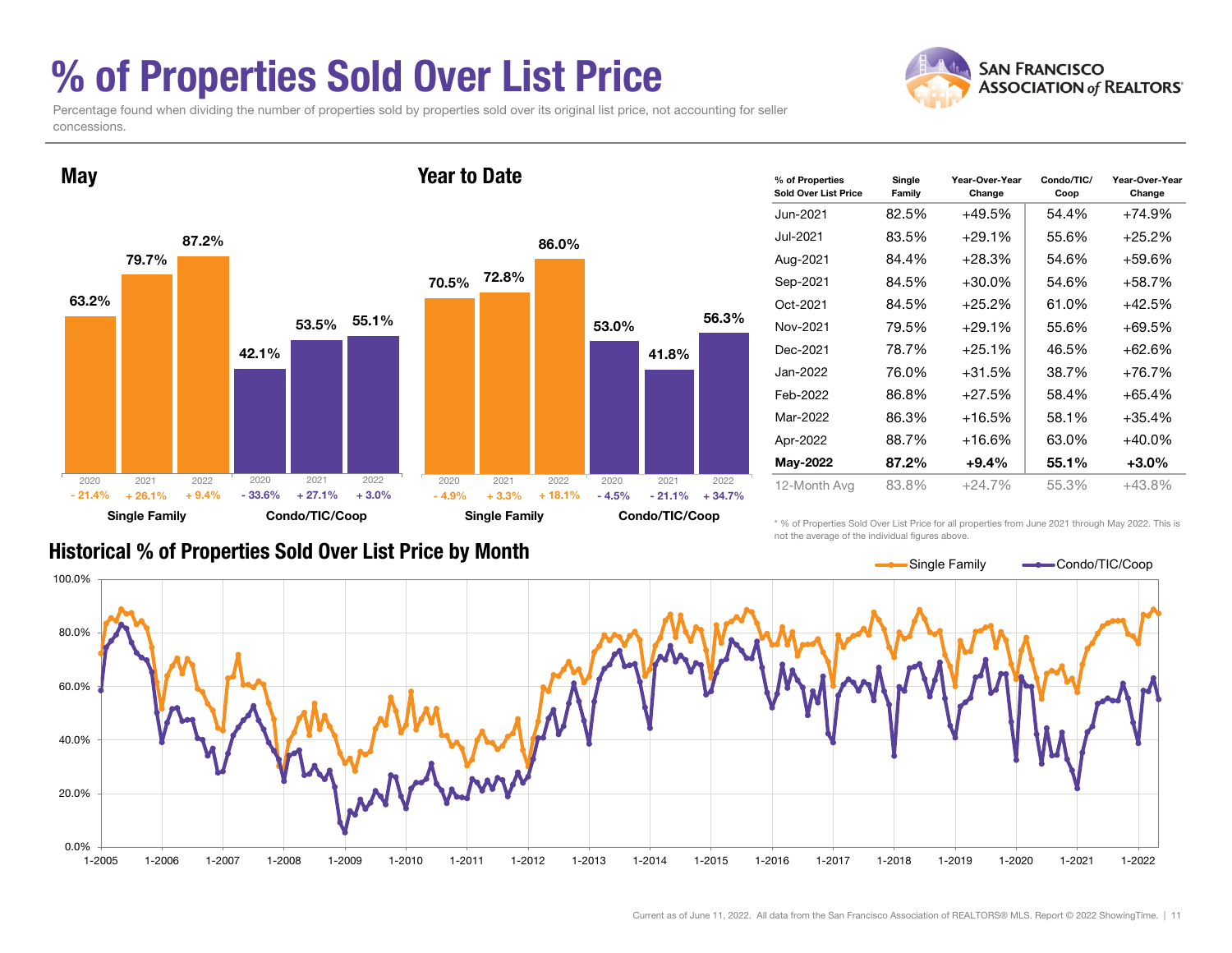## % of List Price Received



Percentage found when dividing a property's sales price by its most recent list price, then taking the average for all properties sold in a given month, not accounting for seller concessions.



| % of List Price<br>Received | Single<br>Family | Year-Over-Year<br>Change | Condo/TIC/<br>Coop | Year-Over-Year<br>Change |
|-----------------------------|------------------|--------------------------|--------------------|--------------------------|
| Jun-2021                    | 116.3%           | $+10.1%$                 | 105.3%             | $+5.4%$                  |
| Jul-2021                    | 118.5%           | $+11.8%$                 | 104.8%             | $+3.8%$                  |
| Aug-2021                    | 116.1%           | +8.0%                    | 104.3%             | $+3.9%$                  |
| Sep-2021                    | 116.3%           | +8.9%                    | 105.0%             | +4.8%                    |
| Oct-2021                    | 117.0%           | +8.2%                    | 105.6%             | $+4.2%$                  |
| Nov-2021                    | 114.9%           | +8.4%                    | 104.6%             | +4.4%                    |
| Dec-2021                    | 114.3%           | +7.8%                    | 103.5%             | $+4.2%$                  |
| Jan-2022                    | 117.7%           | $+11.8%$                 | 101.1%             | $+2.4%$                  |
| Feb-2022                    | 121.2%           | $+10.5%$                 | 106.1%             | $+5.4%$                  |
| Mar-2022                    | 122.0%           | +8.7%                    | 106.4%             | $+3.9%$                  |
| Apr-2022                    | 123.1%           | +8.2%                    | 107.3%             | $+3.5%$                  |
| <b>May-2022</b>             | 119.7%           | +2.5%                    | 105.9%             | $+0.7%$                  |
| 12-Month Avg*               | 118.0%           | $+8.4\%$                 | 105.2%             | $+3.7%$                  |

\* % of List Price Received for all properties from June 2021 through May 2022. This is not the average of the individual figures above.



#### Historical % of List Price Received by Month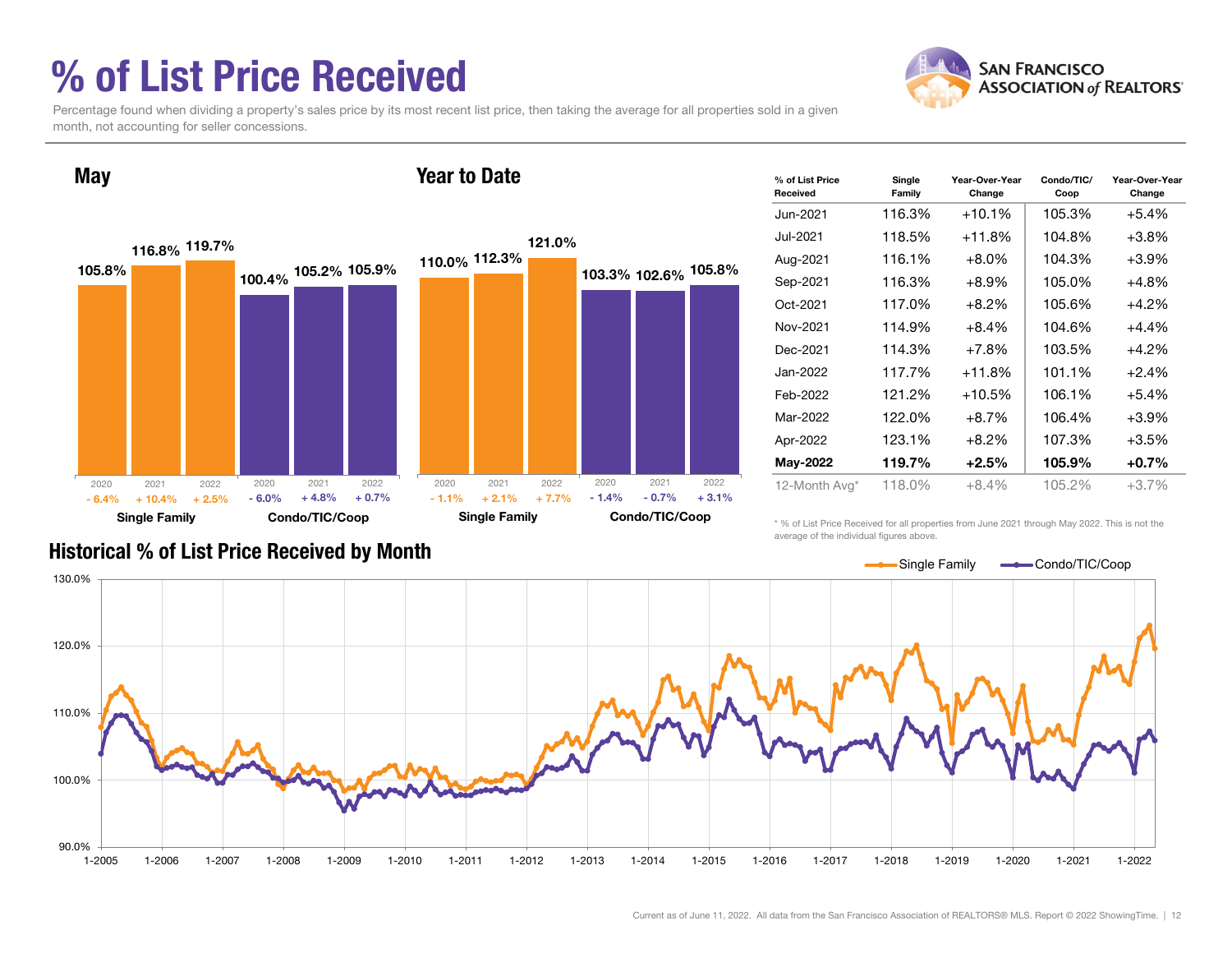# Housing Affordability Ratio

**SAN FRANCISCO ASSOCIATION of REALTORS'** 

This index measures housing affordability for the region. For example, an index of 120 means the median household income is 120% of what is necessary to qualify for the median-priced home under prevailing interest rates. A higher number means greater affordability.



| Housing<br><b>Affordability Ratio</b> | Single<br>Family | Year-Over-Year<br>Change | Condo/TIC/<br>Coop | Year-Over-Year<br>Change |
|---------------------------------------|------------------|--------------------------|--------------------|--------------------------|
| Jun-2021                              | 28               | $-12.5%$                 | 52                 | $-3.7\%$                 |
| Jul-2021                              | 30               | $-14.3%$                 | 54                 | $+1.9%$                  |
| Aug-2021                              | 30               | $-14.3%$                 | 57                 | $+1.8%$                  |
| Sep-2021                              | 32               | -8.6%                    | 55                 | $-3.5\%$                 |
| Oct-2021                              | 31               | $-13.9%$                 | 53                 | $-10.2%$                 |
| Nov-2021                              | 30               | $-14.3%$                 | 54                 | $-8.5\%$                 |
| Dec-2021                              | 32               | $-13.5%$                 | 49                 | $-21.0%$                 |
| Jan-2022                              | 32               | $-11.1%$                 | 57                 | $-9.5\%$                 |
| Feb-2022                              | 27               | $-18.2%$                 | 49                 | -7.5%                    |
| Mar-2022                              | 23               | $-28.1%$                 | 45                 | $-13.5%$                 |
| Apr-2022                              | 21               | $-32.3%$                 | 37                 | $-32.7%$                 |
| <b>May-2022</b>                       | 22               | $-26.7\%$                | 42                 | $-22.2%$                 |
| 12-Month Avg*                         | 28               | $-35.1%$                 | 50                 | $-25.6%$                 |

Historical Housing Affordability Ratio by Month

\* Affordability Ratio for all properties from June 2021 through May 2022. This is not the average of the individual figures above.



41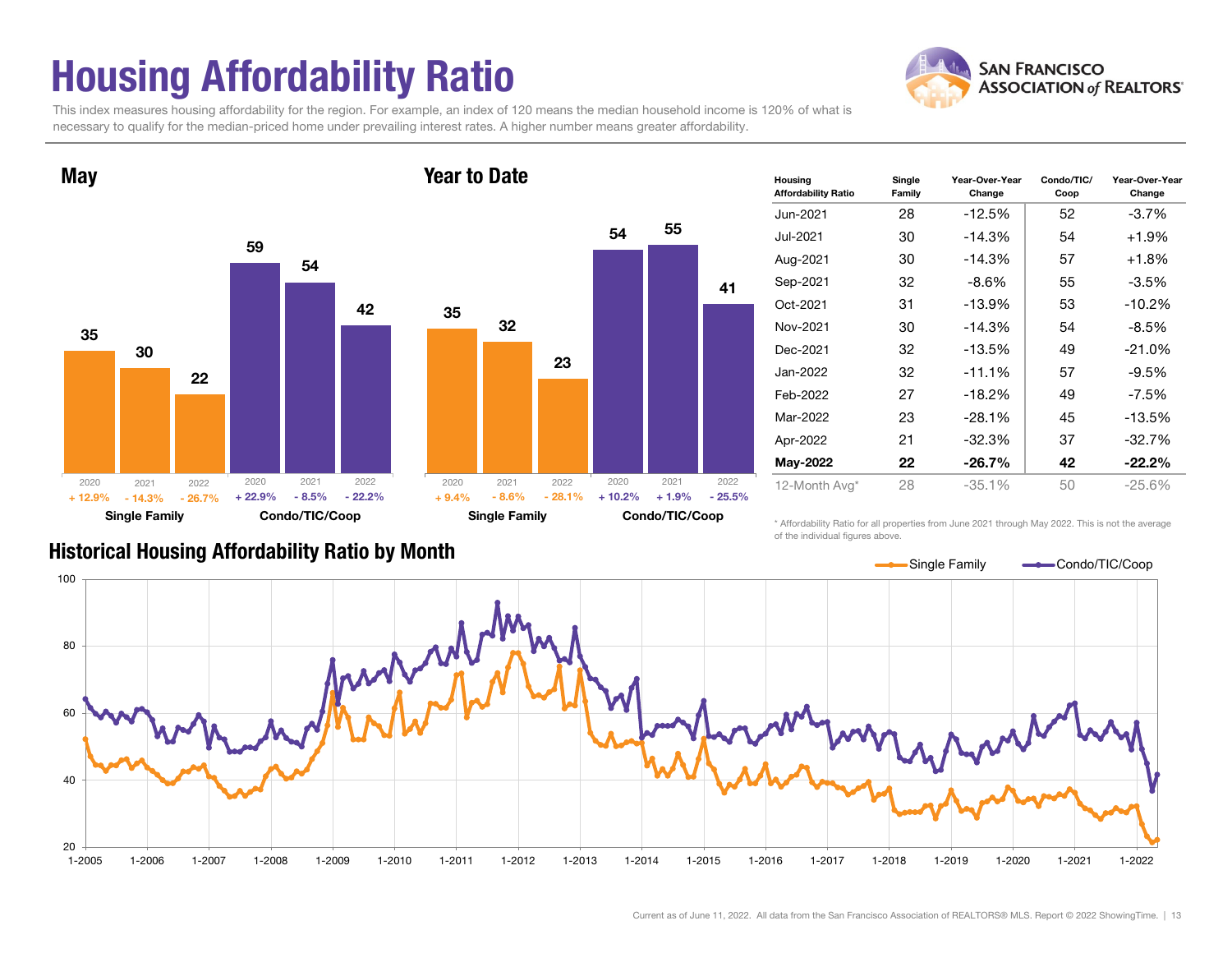### Months Supply of Inventory



The inventory of homes for sale at the end of a given month, divided by the average monthly pending sales from the last 12 months.



| <b>Months Supply of</b><br>Inventory | Single<br>Family | Year-Over-Year<br>Change | Condo/TIC/<br>Coop | Year-Over-Year<br>Change |
|--------------------------------------|------------------|--------------------------|--------------------|--------------------------|
| Jun-2021                             | 2.4              | $-45.5%$                 | 4.2                | $-46.2%$                 |
| Jul-2021                             | $2.5\,$          | $-46.8%$                 | 4.0                | $-58.3%$                 |
| Aug-2021                             | 2.6              | $-46.9%$                 | 4.0                | $-60.0\%$                |
| Sep-2021                             | 2.6              | $-45.8%$                 | 4.4                | $-58.5%$                 |
| Oct-2021                             | 2.4              | $-48.9%$                 | 4.1                | $-61.7%$                 |
| Nov-2021                             | 2.0              | $-48.7%$                 | 3.6                | $-61.3%$                 |
| Dec-2021                             | 1.5              | $-46.4%$                 | 2.7                | $-57.1%$                 |
| Jan-2022                             | 1.9              | $-32.1%$                 | 3.3                | $-49.2%$                 |
| Feb-2022                             | 2.1              | $-27.6%$                 | 3.8                | $-37.7%$                 |
| Mar-2022                             | 2.1              | $-25.0\%$                | 3.9                | $-30.4%$                 |
| Apr-2022                             | 1.9              | $-29.6%$                 | 4.0                | $-16.7%$                 |
| May-2022                             | 1.7              | $-32.0\%$                | 3.7                | $-15.9\%$                |
| 12-Month Avg*                        | 2.1              | $-41.8%$                 | 3.8                | $-50.4%$                 |

\* Months Supply for all properties from June 2021 through May 2022. This is not the average of the individual figures above.



Historical Months Supply of Inventory by Month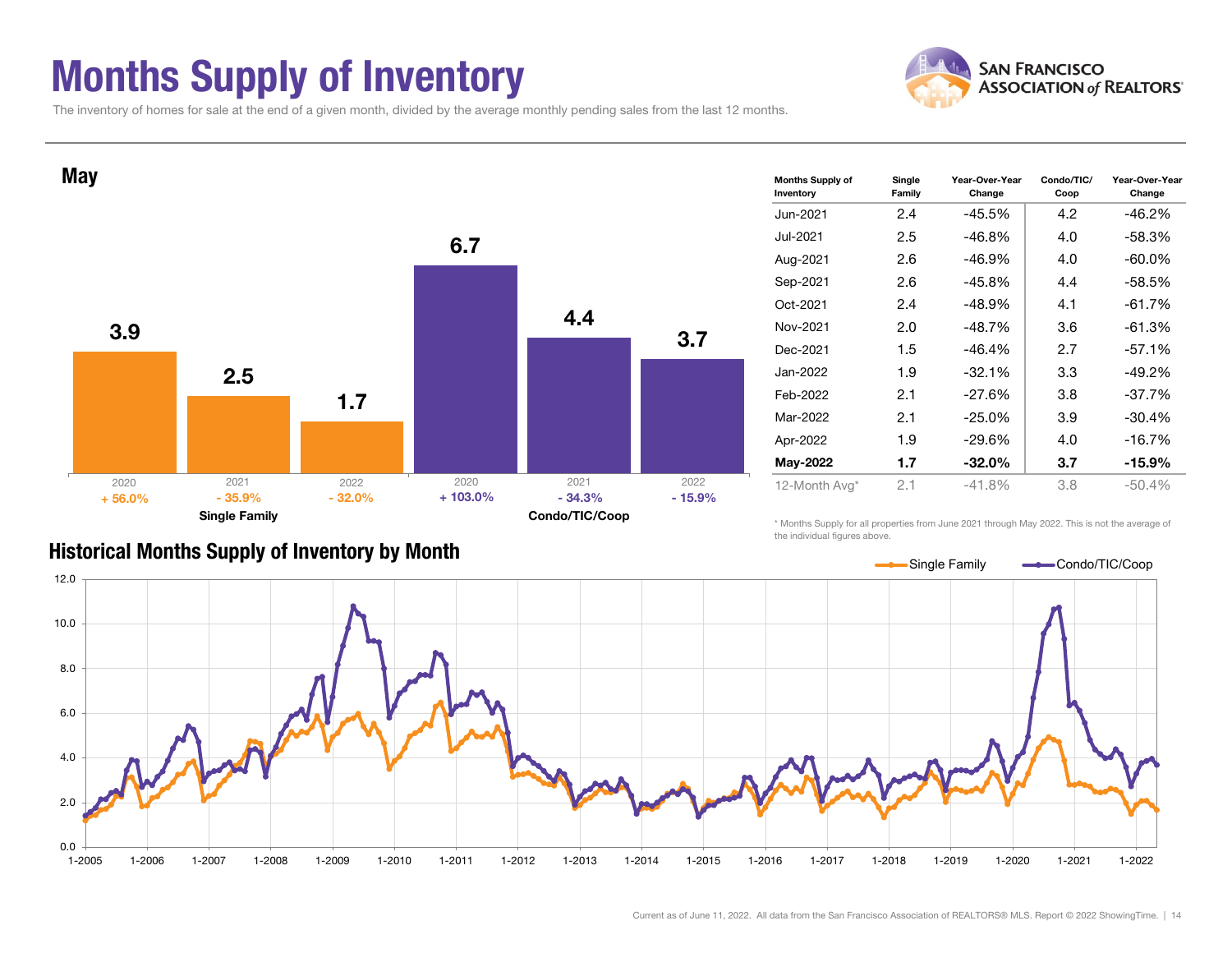## All Properties Activity Overview

Key metrics by report month and for year-to-date (YTD) starting from the first of the year.